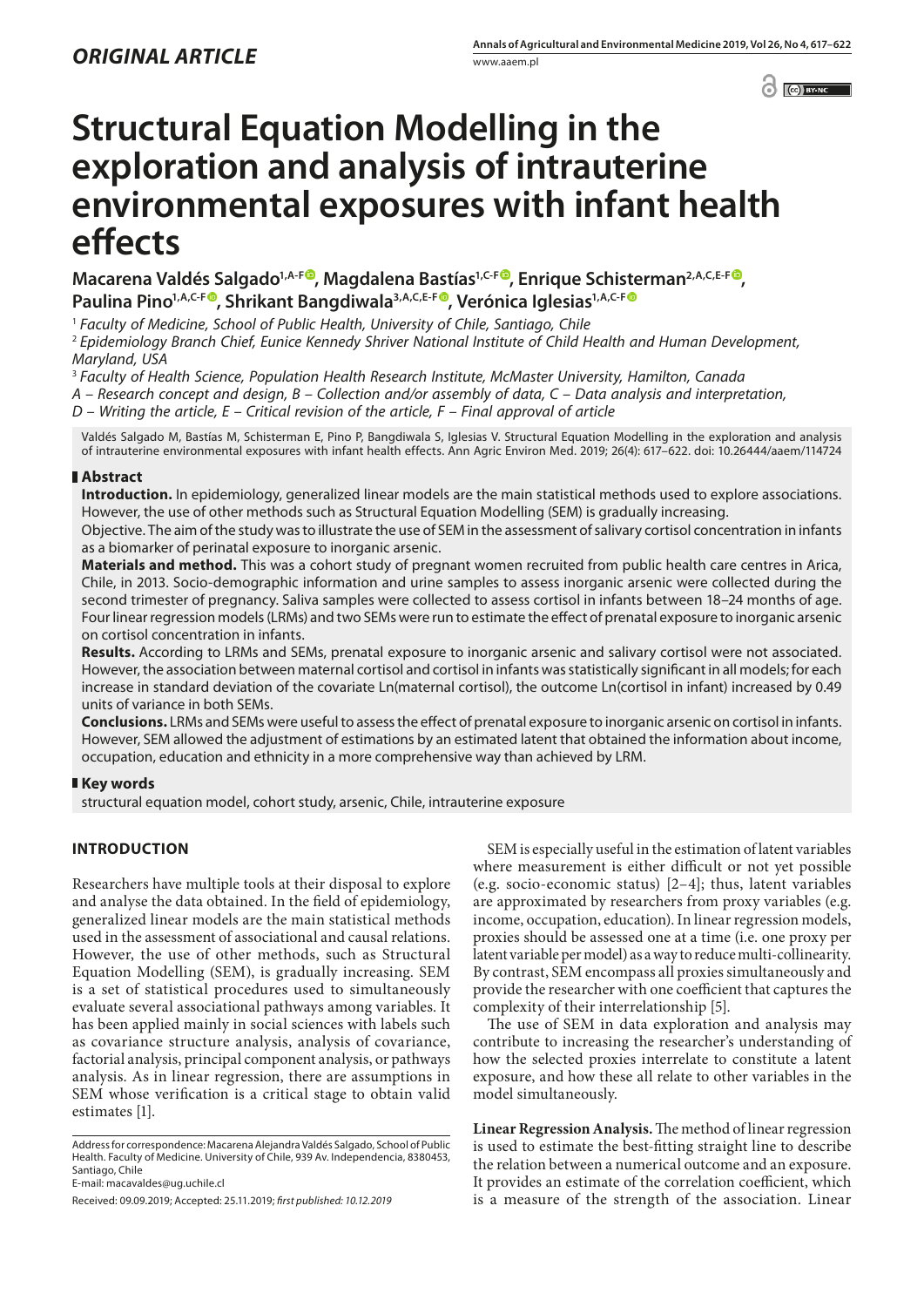regression analysis gives the equation of the straight line that best describes how the outcome increases or decreases as a function of the exposure variable. The equation for the regression line is

$$
Y = \beta_0 + \beta_1 X i + \varepsilon
$$

where  $\beta_0$  and  $\beta_1$  are the parameters or regression coefficients of the linear regression:  $\beta_0$  is the intercept (i.e. value of *y* when  $x=0$ ), and  $β_1$  the slope of the line.

#### **Assumptions**

- • Linearity of the relation between the independent variable *Xi* and the dependent variable *Y*.
- For any value of the independent variable  $X_i$ , the dependent variable *Y* is normally distributed (residuals are independently, identically distributed– i.i.d–).
- The magnitude of the scatter of the points around the line is the same throughout the length of the line (Homoscedasticity).
- There should be no correlation between independent variables; this phenomenon, known as collinearity, reduces the efficiency of the model.

**Structural Equation Modelling.** A structural equation model is a conceptual representation of a phenomenon that is a product of the interrelation among random variables and structural parameters [6]. A graphic representation of the conceptual model is known as a pathway diagram and it is an approximation of the statistical model (Fig. 1).



**Figure 1.** Generic pathway diagram. X is the independent variable and has a direct effect on the dependent variable Y and an indirect effect through the mediator. The direct effect is confounded by a latent variable, which has two proxies or indicators.

**Random variables.** In a pathway diagram, there are usually four types of random variables: observed, indicator and latent variables, and errors. In the diagrams, observed variables are represented by rectangles, latent with ovals, and errors with  $\epsilon\sigma$ . An indicator is a type of observed variable that is used in the latent variable estimation. Additionally, an effect variable (indicated by one or more arrows) is known as an endogenous variable, while those not indicated by an arrow are named exogenous.

**Structural parameter.** Structural parameters are the variances, regression coefficients and c-variances among variable, defined between cause and effect variables. Arrows that link them imply causal hypothesis. Estimation of the structural equation system quantifies the structural parameter for each equation and the measurement parameters for indicators. Measurement parameters quantify the relation between an indicator and a latent variable. To estimate measurement parameters, it is necessary to constrain one of the indicators; as a result, the number of measurement parameters for k indicators is (k-1) [5].

#### **Assumptions**

- *Linearity:* In order to satisfy this assumption within the multiple linear regression models fit by SEM, transformation of variables is justified (e.g. logarithm or square root transformation).
- • *Identifiability:* A model is identifiable when it is theoretically possible to estimate the true values of the model's underlying parameters when the sample size tends to the infinite. The first step for identifiability verification is the counting rule: the number of free parameters must not exceed the number of variances and co-variance between the observable variables (1), shown by:

$$
\frac{(p+q)*(p+q+1)}{2}
$$

- • *Other tools for identifiability verification:* (i) corroboration that measurement errors are not correlated; (ii) at least two exclusive indicators exist for each latent variable; or when there is only one single indicator, its measurement error is zero; and (iii) the model contains only observable variables.
- Goodness of fit: can be assessed using different criteria. The most frequently used are: root mean square error of approximation (RMSEA) with a value <0.05; comparative fit index (CFI) with a value >0.95; Tucker-Lewis index (TLI) with a value >0.95 or Coefficient of Determination (CD) which must be close to 1. These may be used together as an overall fit measurement.
- • *Maximization of the goodness of fit:* may be achieved by model modification. Modification indexes are diagnostic tools available in statistical packages that can identify new combinations of covariance matrices that could contribute to reduce the  $\chi^2$  statistic of the over-all goodness of fit. Also, Akaike and Bayesian information criteria may be used for comparisons between SEMs.
- • *Pathway diagram:* this should reflect the robustness of a SEM; a robust theoretical model underlying SEM should lead to similar estimations after small modifications to the model.

### **OBJECTIVE**

By setting linear regression analysis as a reference statistical tool, the aim was to illustrate the use of SEM in the study of salivary cortisol concentration in infants as a biomarker of arsenic exposure during pregnancy.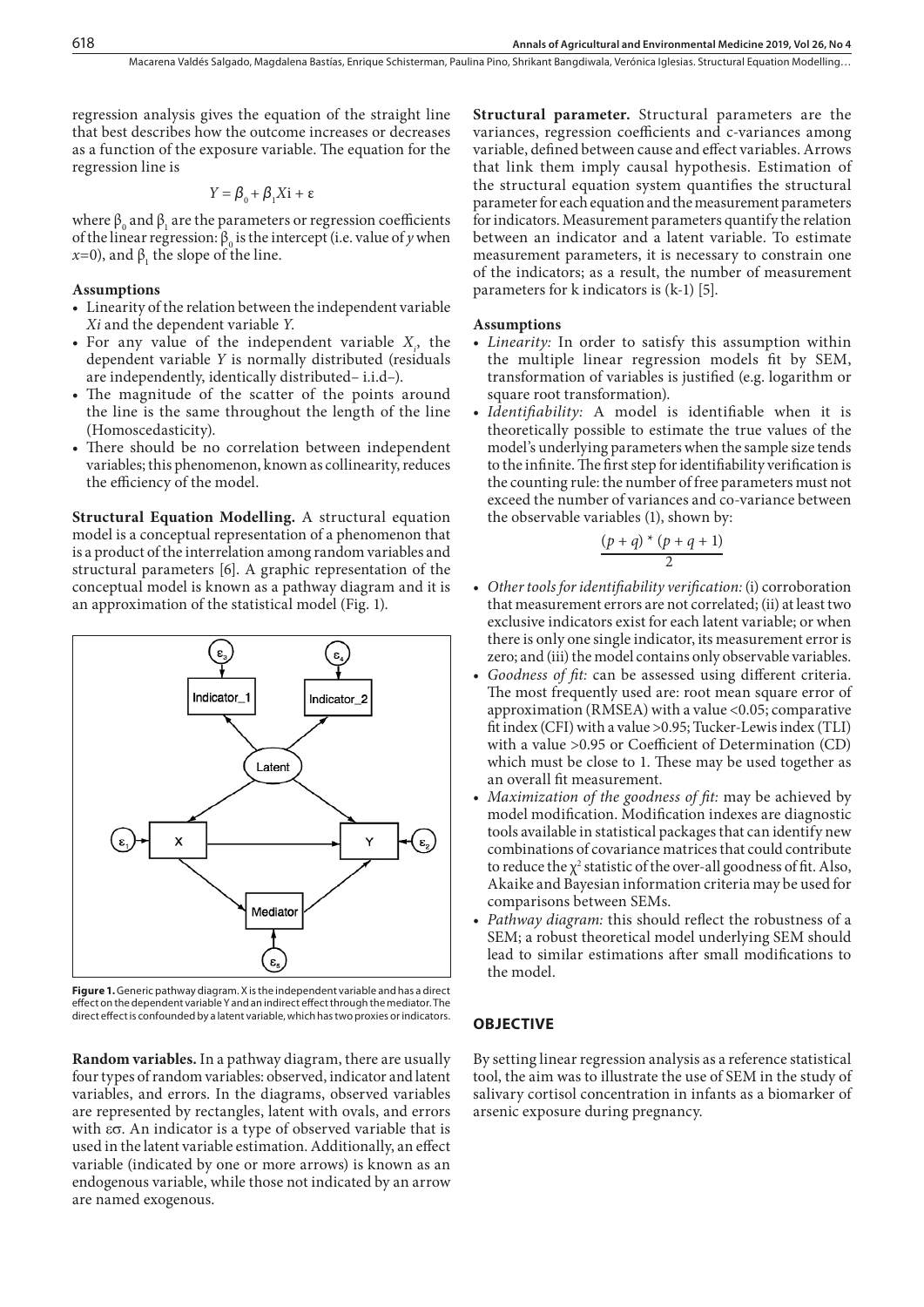Macarena Valdés Salgado, Magdalena Bastías, Enrique Schisterman, Paulina Pino, Shrikant Bangdiwala, Verónica Iglesias . Structural Equation Modelling…

#### **METHOD**

**Sample and variables.** The data was obtained from a cohort study o' "Prenatal exposure to low-level inorganic arsenic concentrations associated with salivary cortisol in infants from Arica, Chile [7]. All pregnant women attending public health centres in Arica who were in the second trimester of pregnancy were invited to participate voluntarily between June – October 2013; an informed consent form was obtained. A questionnaire to record socio-demographic data was applied, and urine samples collected to assess inorganic arsenic species.

During the first year after childbirth, a standardized questionnaire was applied by a medical doctor to register information pertaining to depression diagnosed, and selfreport of stressful pregnancy. At months 18 – 24 after birth, saliva samples were collected from mothers and children during home visits to assess cortisol. A detailed description of the study is available elsewhere [7].

Inorganic arsenic was measured using high-performance liquid chromatography and inductively coupled plasma mass spectrometry (HPLC-ICPMS) in the Laboratory Trace Metals Core of the University of Columbia, New York, USA, as the sum of arsenate (AsV), arsenite (AsIII), monomethyl arsenic (MMA), and dimethyl arsenic (DMA); this variable was measured in a continuous scale (μg/L). Quantitative determination of salivary cortisol was performed with enzymelinked immunosorbent assay (ELISA) at the Biotechnology Laboratory of Bernardo O'Higgins University, Santiago, Chile; it was also measured in a continuous scale (μg/dL).

Depression diagnosed by a medical doctor was registered in a dichotomist scale (yes/no); self-report of stressful pregnancy (very low and low /moderate/high or very high), and monthly family income (<307 USD, 307 – 613 USD, 614 – 920 USD, 921 – 1,229 USD, >1,229 USD) were registered in an ordinal scale. Mother's educational level (years of education) in a discrete scale; ethnicity (mixed-race, Aymara/other indigenous ethnicities) and occupation (student, housewife or remunerated job) in a nominal scale.

**Statistical analyses – Linear Regression.** To satisfy linear regression analysis assumptions, numerical variables were logtransformed. Maternal postpartum depression and stressful pregnancy were treated as a binary variable; income and education were ordinal variables, the maternal occupation that was transformed into dummies and ethnicity was considered as a binary variable. To avoid multi-collinearity, four regression models were explored according to each individual SES proxy, i.e. income, education, occupation, and ethnicity. Models were compared with adjusted  $\mathbb{R}^2$  and goodness of fit checked with analysis of residuals. Analyses were conducted using Stata version IC v14.0.

**SEM.** Exposure to inorganic arsenic has been associated with several pregnancy and perinatal outcomes [8–10]. Toxicological studies have indicated that low-level exposure during pregnancy could be related to increased levels of cortisol [11–13]. In humans, cortisol level has been related to factors such as socio-economic status (SES), working conditions and stressful situations [14–16].

Figures 2 and 3 are pathway diagrams representing these complex relations. In both diagrams, SES indicator variables (income, education, occupation, and ethnicity) were defined according to the social determinants of health framework [17]. SEM 1 (Fig. 2) shows the direct effect model of exposure to inorganic arsenic while SEM 2 (Fig. 3) included the indirect effect of exposure to inorganic arsenic through maternal depression as mediator.



Figure 2. Pathway diagram. Ln(iAs) is the exposure variable and its effect on Ln(cortisol in infants) is estimated by a potential structural parameter. SES is a latent covariate



**Figure 3.** Pathway diagram adding an indirect effect of Ln(iAs) on L (cortisol in infants) through the maternal depression – mediator variable

To satisfy SEM assumptions, numerical variables were logtransformed. Maternal postpartum depression was treated as a binary variable; income and education were ordinal variables, the maternal occupation that was transformed into dummies and ethnicity was considered as a binary variable.

Prenatal exposure to inorganic arsenic was an exogenous and observed random variable, and salivary cortisol was an endogenous and observed random variable. All endogenous variables included random error, and it was assumed that exogenous variables were measured without random error. Prenatal exposure to inorganic arsenic, maternal postpartum depression, stressful pregnancy and maternal cortisol were modelled as having a direct effect on cortisol in infants (Tab. 1).

To verify the identifiability in both SEMs, 13 free parameters (9 structural and 4 measurement parameters) were estimated in SEM 1, and 14 free parameters (10 structural and 4 measurement parameters) in SEM 2. Consequently, a third structural equation model was specified to test the robustness of the estimations.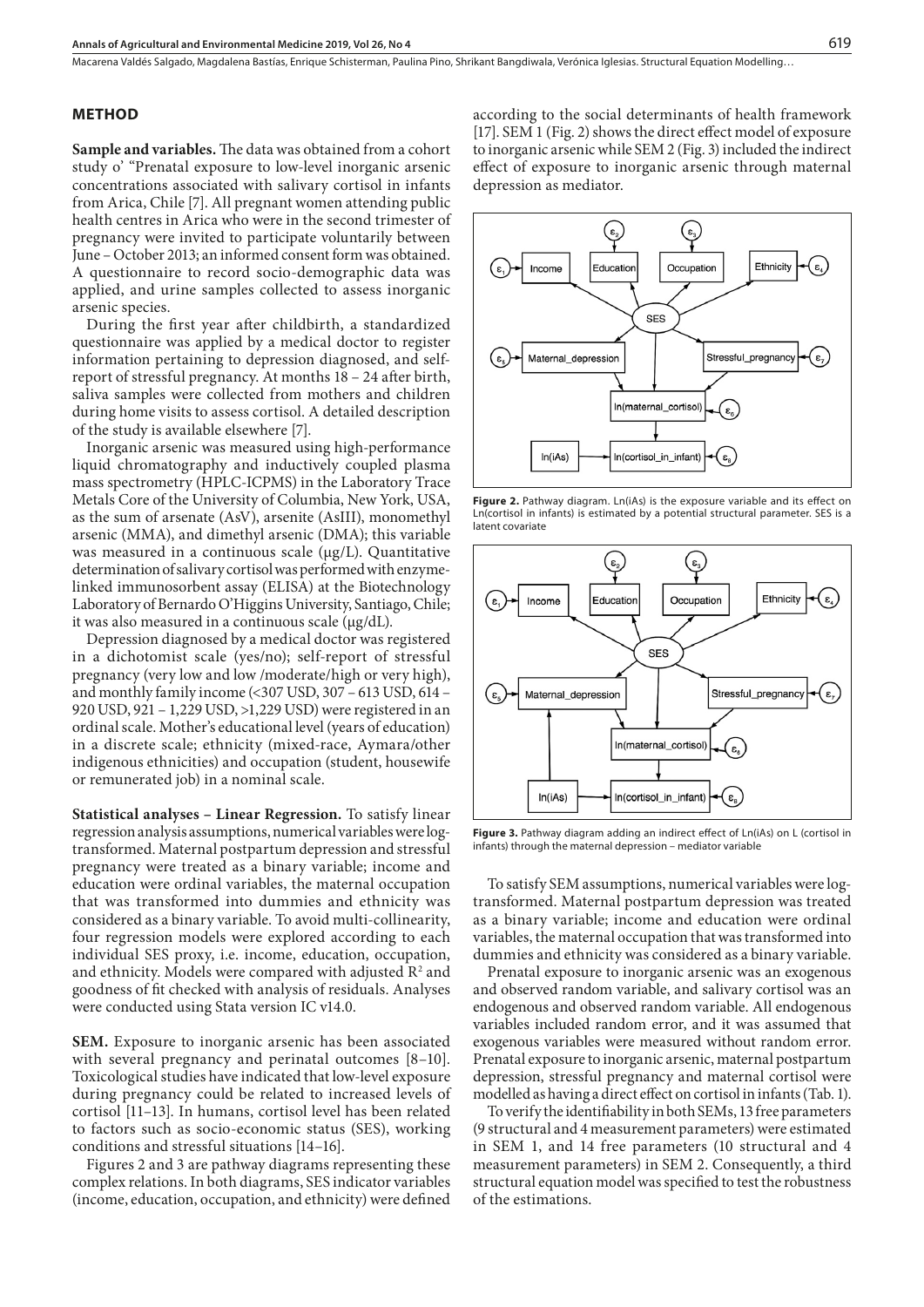Macarena Valdés Salgado, Magdalena Bastías, Enrique Schisterman, Paulina Pino, Shrikant Bangdiwala, Verónica Iglesias . Structural Equation Modelling…

|  |  |  |  |  |  | <b>Table 1.</b> Structural equations in the pathway diagram |  |
|--|--|--|--|--|--|-------------------------------------------------------------|--|
|--|--|--|--|--|--|-------------------------------------------------------------|--|

| Equation       | Independent variables                                                                              | Dependent<br>variable      | No. of<br>parameters        |  |
|----------------|----------------------------------------------------------------------------------------------------|----------------------------|-----------------------------|--|
|                | Ln(iAs); maternal depression; stressful<br>pregnancy; Ln(maternal cortisol)                        | Ln(cortisol<br>in infants) | 4 structural<br>parameters  |  |
| $\overline{2}$ | SES; maternal depression; stressful<br>pregnancy                                                   | Ln(maternal<br>cortisol)   | 3 structural<br>parameters  |  |
| 3              | <b>SES</b>                                                                                         | maternal<br>depression     | 1 structural<br>parameter   |  |
| 4              | <b>SES</b>                                                                                         | stressful<br>pregnancy     | 1 structural<br>parameter   |  |
| 5              | Income <sup>a</sup> ; education <sup>a</sup> ; occupation <sup>a</sup> ;<br>ethnicity <sup>a</sup> | <b>SES</b>                 | 3 measurement<br>parameters |  |
|                |                                                                                                    |                            |                             |  |

a Indicator variables

Model fit was evaluated using the root mean square error of approximation (RMSEA) with a value <0.05, the comparative fit index (CFI) with a value >0.95, a Tucker-Lewis index (TLI) with a value >0.95 and the Coefficient of determination (CD) which must be close to 1. Akaike and Bayesian information criteria were used to compare models. Potential modification of the model was assessed. Analyses were conducted using Stata version IC v14.0.

## **RESULTS**

**General description.** Characteristics of the sample are shown in Table 2. Quantitative variables as inorganic arsenic,

| <b>Table 2.</b> Statistical summaries of observed variables |
|-------------------------------------------------------------|
|-------------------------------------------------------------|

| Variable                                                                  | n(%)       | Median ( $P_{25}$ ; $P_{75}$ ) |
|---------------------------------------------------------------------------|------------|--------------------------------|
| Prenatal inorganic arsenic concentration in mother's urine<br>$(\mu g/L)$ |            | 14.1 (10.4; 14.1)              |
| Salivary cortisol concentration in child (µg/dL)                          |            | 0.17(0.11; 0.17)               |
| Salivary cortisol concentration in mother (µg/dL)                         |            | 0.23(0.15; 0.23)               |
| Maternal Ethnicity                                                        |            |                                |
| Mixed-race                                                                | 113 (67.7) |                                |
| Aymara/Other                                                              | 47 (28.1)  |                                |
| Maternal education in years                                               |            | 12 (12;12)                     |
| <b>Family Income</b>                                                      |            |                                |
| < 307 USD                                                                 | 63 (38.2)  |                                |
| 307-613 USD                                                               | 70 (42.4)  |                                |
| 614 - 920 USD                                                             | 16(9.7)    |                                |
| 921-1,229 USD                                                             | 19(6.1)    |                                |
| $> 1,229$ USD                                                             | 6(3.6)     |                                |
| <b>Maternal Occupation</b>                                                |            |                                |
| Student                                                                   | 40 (25.0)  |                                |
| Housewife                                                                 | 76 (47.5)  |                                |
| Remunerated employment                                                    | 44 (27.5)  |                                |
| Stressful pregnancy                                                       |            |                                |
| Very low or low                                                           | 54 (33.1)  |                                |
| Moderate                                                                  | 84 (51.5)  |                                |
| High or very high                                                         | 25 (15.4)  |                                |
| Maternal depression diagnosed by a medical doctor                         |            |                                |
| Yes                                                                       | 37 (22.7)  |                                |
| No                                                                        | 126 (77.3) |                                |
|                                                                           |            |                                |

maternal cortisol, and cortisol in infants were positively skewed.

**Linear Regression Models.** Treating each SES proxy separately, 4 linear regression models were run to study the association between exposure to arsenic and cortisol in infants (Tab. 3). All models estimated similar regression coefficients for Ln(iAs), and the association between cortisol in infants and mothers was statistically significant (p-value:  $\leq$  0.001) in all 4. Adjusted R<sup>2</sup> varied from 0.2011 – 0.211, and the residual analysis showed symmetrical distribution of residuals with mean equal to zero.

**Table 3.** Linear regression model coefficients for income, education, occupation and ethnicity as proxies of SES treated separately.

| Model | Variables                                      | Coefficient | 95% CI          | P-value | Adjusted $R^2$ |
|-------|------------------------------------------------|-------------|-----------------|---------|----------------|
| 1     | $Ln(iAs) \mu q/L$                              | 0.099       | $-0.128; 0.325$ | 0.391   | 0.2018         |
|       | Ln(Maternal<br>cortisol) µg/L                  | 0.522       | 0.367; 0.676    | < 0.001 |                |
|       | Moderate or high<br>stress during<br>pregnancy | $-0.089$    | $-0.465; 0.288$ | 0.643   |                |
|       | Maternal depression                            | 0.057       | $-0.264; 0.378$ | 0.726   |                |
|       | Monthy family<br>income                        | $-0.008$    | $-0.138; 0.121$ | 0.899   |                |
| 2     | $Ln(iAs) \mu g/L$                              | 0.107       | $-0.112; 0.326$ | 0.336   | 0.2064         |
|       | <b>L(Maternal cortisol)</b><br>µg/L            | 0.523       | 0.370; 0.675    | < 0.001 |                |
|       | Moderate/high stress<br>during pregnancy       | $-0.090$    | $-0.458; 0.279$ | 0.631   |                |
|       | Maternal depression                            | 0.063       | $-0.253; 0.379$ | 0.695   |                |
|       | Years of education                             | 0.001       | $-0.042; 0.044$ | 0.949   |                |
| 3     | $Ln(iAs) \mu q/L$                              | 0.100       | $-0.126; 0.327$ | 0.382   | 0.2011         |
|       | Ln(Maternal<br>cortisol) µg/L                  | 0.519       | 0.364; 0.674    | < 0.001 |                |
|       | Moderate/high stress<br>during pregnancy       | -0.086      | $-0.462; 0.290$ | 0.652   |                |
|       | Maternal depression                            | 0.075       | $-0.250; 0.401$ | 0.648   |                |
|       | Occupation: worker                             | Reference   |                 |         |                |
|       | Occupation: student                            | 0.172       | -0.199; 0.542   | 0.522   |                |
|       | Occupation:<br>housewife                       | 0.103       | $-0.215; 0.421$ | 0.002   |                |
| 4     | $Ln(iAs) \mu g/L$                              | 0.119       | $-0.101; 0.339$ | 0.286   | 0.2111         |
|       | Ln(Maternal<br>cortisol) µg/L                  | 0.524       | 0.372; 0.676    | 0.001   |                |
|       | Moderate/high stress<br>during pregnancy       | $-0.076$    | $-0.445; 0.294$ | 0.686   |                |
|       | Maternal depression                            | 0.061       | $-0.254; 0.375$ | 0.704   |                |
|       | Ethnicity: mixed race                          | Reference   |                 |         |                |
|       | Aymara/other_<br>ethnicity                     | $-0.123$    | $-0.404; 0.157$ | 0.386   |                |

**Structural Equation Modelling.** SEM 1– direct effect model of arsenic exposure– showed no association between arsenic exposure and cortisol, and a statistically significant positive effect of maternal cortisol on cortisol in infants (Table 4). SEM 2– indirect effect of arsenic exposure through maternal depression as mediator– showed no effect of arsenic exposure on cortisol in infants either direct or indirect, and a statistically significant positive effect of maternal cortisol on cortisol in infants (Table 4).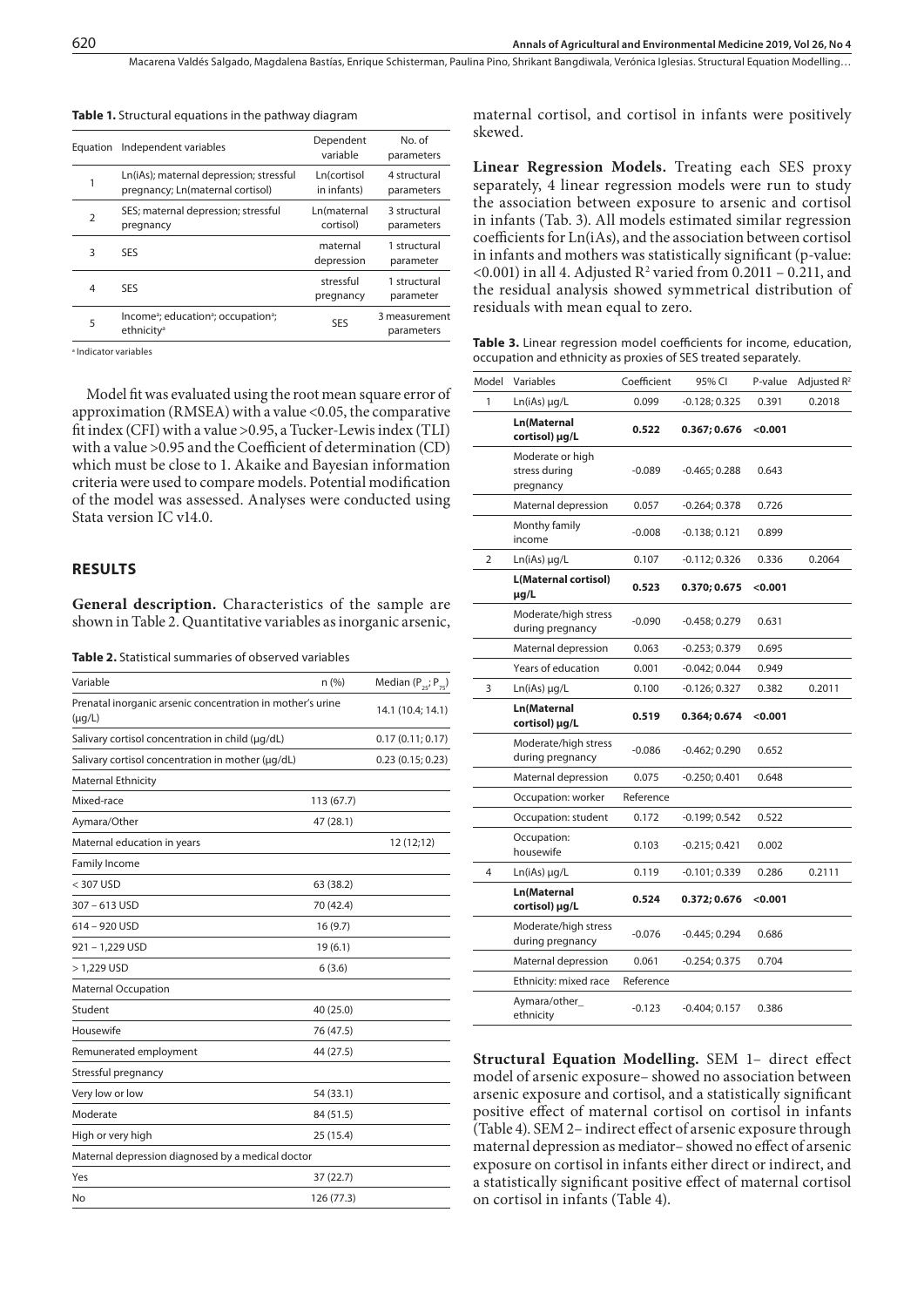Macarena Valdés Salgado, Magdalena Bastías, Enrique Schisterman, Paulina Pino, Shrikant Bangdiwala, Verónica Iglesias . Structural Equation Modelling…

|  |  |  |  |  |  |  |  |  | <b>Table 4.</b> Structural equation parameter for Ln(iAs) and covariables |
|--|--|--|--|--|--|--|--|--|---------------------------------------------------------------------------|
|--|--|--|--|--|--|--|--|--|---------------------------------------------------------------------------|

| <b>SEM</b> | Variables                             | Direct Effect<br>Indirect Effect |                 |                        | <b>Total Effect</b> |       |                 |
|------------|---------------------------------------|----------------------------------|-----------------|------------------------|---------------------|-------|-----------------|
|            |                                       | Coef.                            | 95% CI          | Coef.                  | 95% CI              | Coef. | 95% CI          |
|            | $Ln(iAs) \mu q/L$                     | 0.085                            | $-0.124; 0.294$ | NP <sup>a</sup>        |                     | 0.085 | $-0.124; 0.294$ |
|            | Ln(Maternal cortisol) µg/dL           | 0.545                            | 0.399; 0.691    | <b>NP</b> <sup>a</sup> |                     | 0.545 | 0.399; 0.691    |
|            | Moderate/high stress during pregnancy | $-0.088$                         | $-0.443:0.267$  | 0.13                   | $-0.072:0.333$      | 0.043 | $-0.367:0.452$  |
|            | Maternal depression                   | 0.064                            | $-0.240:0.368$  | 0.092                  | $-0.087; 0.271$     | 0.156 | $-0.199:0.511$  |
|            | <b>SES</b>                            | NP <sup>a</sup>                  |                 | 0.254                  | $-0.466:0.974$      | 0.254 | $-0.466:0.974$  |
| 2          | $Ln(iAs) \mu q/L$                     | 0.085                            | $-0.124:0.294$  | 0.003                  | $-0.015; 0.021$     | 0.088 | $-0.121; 0.297$ |
|            | Ln(Maternal cortisol) µg/dL           | 0.545                            | 0.399:0.691     | <b>NP</b> <sup>a</sup> |                     | 0.545 | 0.399; 0.691    |
|            | Moderate/high stress during pregnancy | $-0.088$                         | $-0.443; 0.267$ | 0.13                   | $-0.072; 0.333$     | 0.042 | $-0.367; 0.452$ |
|            | Maternal depression                   | 0.063                            | $-0.241:0.367$  | 0.091                  | $-0.087:0.270$      | 0.154 | $-0.201:0.510$  |
|            | <b>SES</b>                            | NP <sup>a</sup>                  |                 | 0.254                  | $-0.464:0.971$      | 0.254 | $-0.464:0.971$  |

a NP indicates no path

SEM 1 and SEM 2 identifiability were satisfactory (counting rule). Measurement errors were uncorrelated, there were no more than 2 exclusive indicators for the latent variable (SES); besides SES, the rest of the variables were observable.

SEM 1 and SEM 2 had satisfactory goodness of fit (Tab. 5). Akaike and Bayesian information criteria indicated better parsimony of SEM 2. According to modification indexes, the incorporation of an additional correlation between income and education would have improved goodness of fit in both models. The modification, however, would otherwise have implied loss of identifiability. Thus, SEM 1 and SEM 2 were kept as originally defined.

#### **Table 5.** Fit Indexes for both Structural Equation Models

| Index                                                 | SEM1: Ln(iAs)<br>direct effect<br>model | SEM 2: Ln(iAs)<br>direct and indirect<br>effects model | Good fit criteria                 |  |
|-------------------------------------------------------|-----------------------------------------|--------------------------------------------------------|-----------------------------------|--|
| $x^2$ P value                                         | 0.326                                   | 0.286                                                  | >0.05                             |  |
| Root mean square<br>error of approximation<br>(RMSEA) | 0.024                                   | 0.028                                                  | $<$ 0.05 (even $<$ 0.06)          |  |
| Akaike's information<br>criterion (AIC)               | 3384.7                                  | 3386.6                                                 | Used to compare<br>between models |  |
| Bayesian information<br>criterion (BIC)               | 3490.9                                  | 3495.9                                                 | Used to compare<br>between models |  |
| Comparative fit index                                 | 0.973                                   | 0.965                                                  | >0.95                             |  |
| Tucker-Lewis index                                    | 0.961                                   | 0.948                                                  | >0.95                             |  |
| Coefficient of<br>determination                       | 0.731                                   | 0.731                                                  | Close to 1                        |  |
|                                                       |                                         |                                                        |                                   |  |

#### **DISCUSSION**

Linear regression analysis and SEM were useful for studying the effect of prenatal exposure to inorganic arsenic on salivary cortisol concentration in infants. SEM allowed the adjustment of estimations by a measure of SES that obtained the information about income, occupation, education and ethnicity in a more comprehensive way than LRM. Both methods required the same transformations of variables, which evens any difficulty in the interpretation of results.

The coefficient obtained under the linear regression approach for prenatal exposure to inorganic arsenic was

similar to those obtained under SEM (SEM 1 and 2). However, in SEM 2, it was possible to explore the indirect effect of the prenatal exposure to inorganic arsenic on cortisol through a mediator (i.e. maternal depression); this was not feasible in LRM because it is not proper to adjust for mediators (i.e. over-adjustment bias and unnecessary adjustment) [18].

The linear regression coefficient estimation was similar for each SES proxy. Their value was similar to those estimated by SEM 1 and SEM 2; however, the information they contained was not comparable. SEMs estimated latent SES and further converged to estimate the effect of prenatal exposure to inorganic arsenic on infant's cortisol. SEM evaluated income, occupation, education, and ethnicity together, as occurs in real life: an individual has a certain income, has completed a specific level of education, has a particular occupation, and belongs to one ethnic group, all at the same time.

A strong association between child and maternal cortisol in both LRM and SEM was found; this seems plausible given the many factors, including habits or stressful experiences that affect both mother and child simultaneously [19]; the other relations in both SEMs did not reach statistical significance. For instance, a positive tendency was found between the latent variable SES with educational level [20, 21], showing that subjects who reported to be students had better SES than those with remunerated employment; those who reported having remunerated employment rated better than housewives. Nevertheless, none of these relationships were statistically significant.

In environmental epidemiology, recent studies have used SEMs to evaluate the impact of one pollutant on more than one health effect [22], or to estimate the effect of more than one pollutant acting concurrently in a spatial context [23]. In the field of arsenic research, authors such as Fei, Kyle and Davis [24–26] have applied SEM to study the association between prenatal exposure to inorganic arsenic and intercorrelated perinatal outcomes that may lie on the same pathway.

Limitations of the current study were the self-report quality of some variables, small sample size and the possible difficulties in interpretation of results due to necessary mathematical transformations. Self-reported could introduce bias while a larger sample size could improve estimation accuracy. Nevertheless, the aim of the study was achieved.